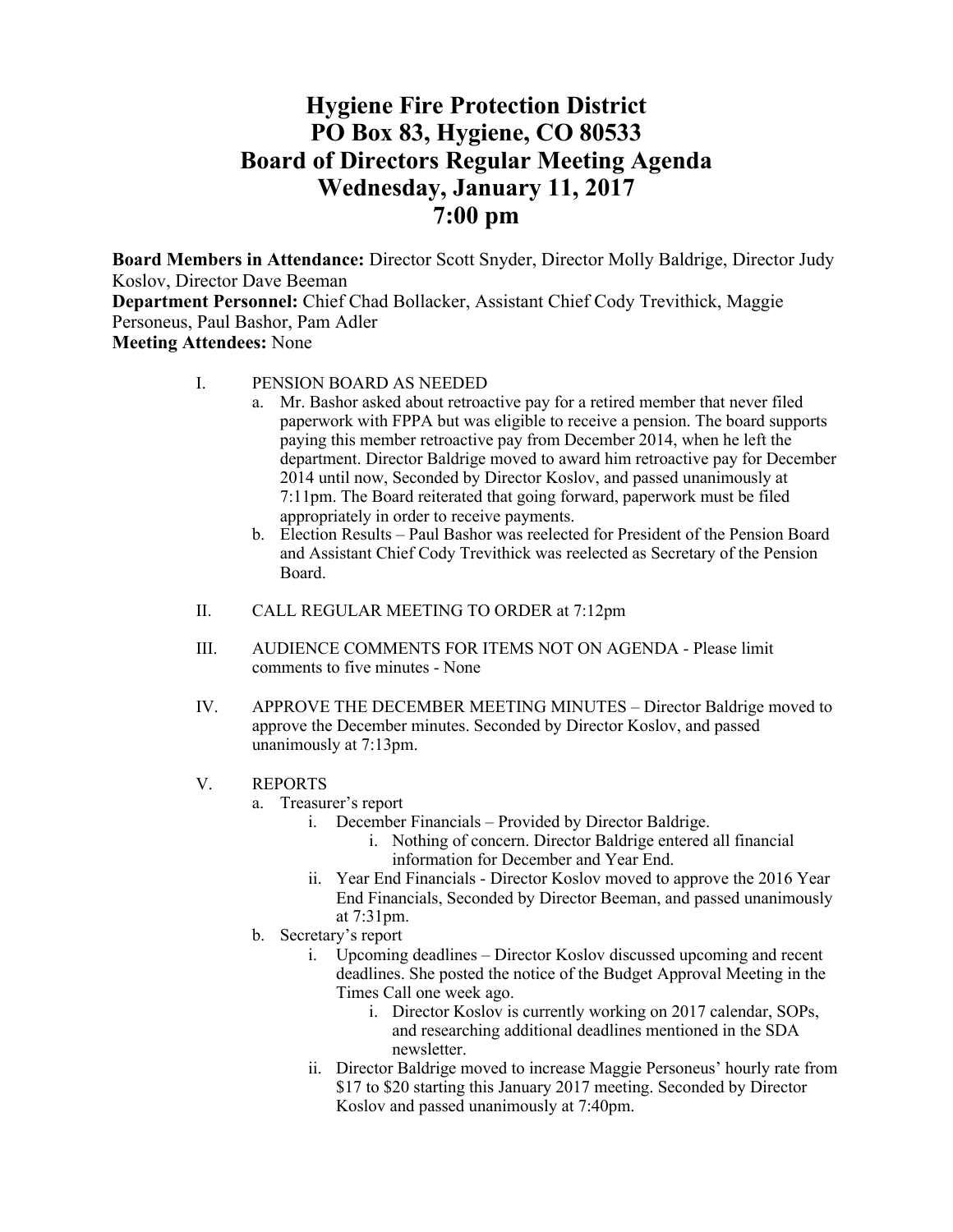- iii. Chief Bollacker added additional funds into the budget for training in case any board members would like to attend training opportunities in 2017.
- iv. Call Data Director Koslov added specific call types onto the table so we can see what the three categories include (Non-EMS, EMS, and Other)
	- i. Response Time Table shows Non-EMS calls are meeting the 80% goal. EMS calls are not meeting the goal 80% of the time.
	- ii. Day Versus Night Most of the calls in December happened on Saturdays and Sundays.
		- 1. 2016 had the highest number of calls of all time. 252 total calls in 2016.
	- iii. Chief Bollacker will bring specific 2016 total call data to the February Board Meeting
	- iv. Time from Home to Station Most responders live further than 7 minutes from the Station which shows the need for Shift coverage
	- v. Time from Station to Scene The most frequent time was 5 minutes, with the range being from 1 to 10 minutes. There was just one outlier, 18 minutes to an Auto- or Mutual-Aid Emergency Wildland Fire at 11PM December 25.
	- vi. Counts for ALS calls, BLS Calls, ALS Calls with EMTs &/or Paramedic Responding – No accurate data yet.
	- vii. Directors discussed what information from the tables should be added to the department website for the public. Consensus that year end information is most helpful for the public so they can see the patterns that occur in district.
- c. Chiefs Report
	- i. Ambulance Service Update Chief Bollacker discussed ambulance options with AMR personnel. Our primary ambulance will be coming out of the City of Boulder. Chief Bollacker discovered that what Chris Williams, the Boulder Operation Chief for AMR, told him in December is inaccurate. Chief Bollacker is going to meet with the Chief of Boulder Rural to see if the AMR ambulance assigned to their station could also respond to Hygiene calls. That ambulance is currently under contract with Boulder Rural only.
	- ii. Auto/Mutual Aid Update Chief Bollacker is still working on these agreements.
	- iii. There were 28 total calls in December.
	- iv. Year-to-Date Calls 252 calls
	- v. Apparatus Updates
		- 1. New Brush truck No Updates at this time.
		- 2. Ordering of new command vehicle and QRV vehicle
			- a. Chief Bollacker has been working with Spradley Barr Ford in Greeley. The Rep has been unavailable to finish the spec package. Spoke to him today and he is supposed to be back in the office Monday. Will be meeting with him Monday to finalize and order the trucks by Friday of next week. He stated that the currently if we order by Friday 1/20 that they will take 8-11 weeks for delivery.
		- 3. 2841 A water leak has been discovered, waiting for mechanic to look at the truck.
		- 4. 2830 Has a couple valves that are leaking that possibly froze during Christmas day when fighting a grass fire. Mechanic has been called to inspect them as well.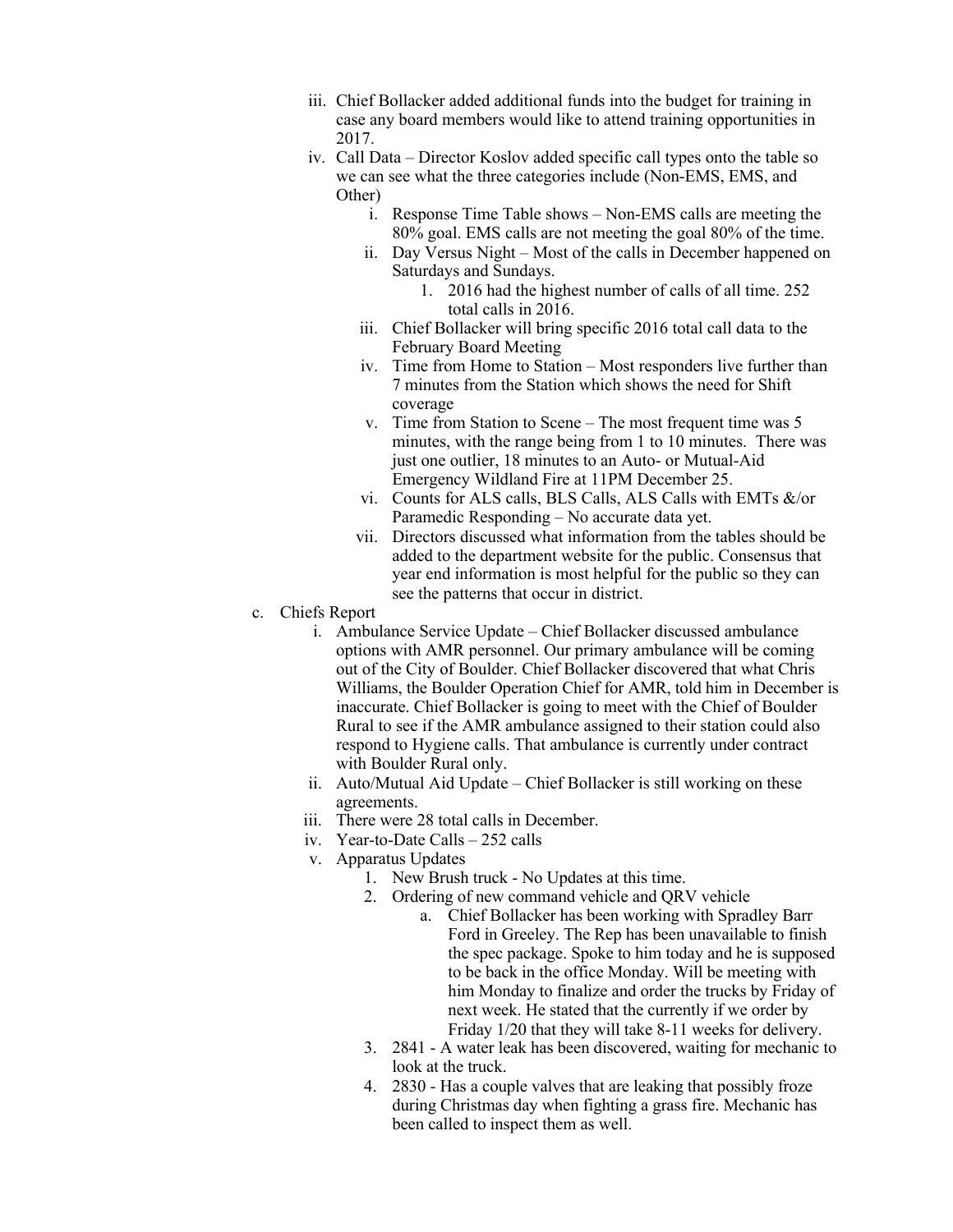- 5. Researching other options for either a new mechanic or an alternate mechanic for performing work on apparatus. Email has been sent out to area Fire Departments to find out who they are using and get info on their mechanics.
- vi. Station Updates
	- 1. Electrical short found during PM of Generator. The outlet feeding the Generators heating block needs to be replaced. Electrician is scheduled to look at it next week.
	- 2. Annual Hose testing completed in December.
- vii. Recruitment/Hiring Process
	- 1. We have 7 new applications that we will be starting the interview and testing process with in mid to late February.
	- 2. We have 1 EMT that was sworn in at the December Meeting. Bringing our current staffing level to 30
- viii. Marijuana Grow Facility Update
	- 1. The owner is still trying to get permission from the City of Longmont. Currently still a no-go.
	- ix. Public Relations
		- 1. Participated in the Longmont Christmas Parade.
		- 2. Hosted Santa at the Fire Station for the Annual event. Good turn out
		- 3. Annual Pancake Dinner will be February 25th. We are planning something special this year due to it being the 50<sup>th</sup> Pancake dinner.
	- x. Training
		- 1. EMR Course started on 1/10 and will end mid-February.
		- 2. Ice Rescue Training will take place in January or February dependent on Ice conditions.
		- 3. Have one Firefighter in the Firefighter 1/Haz Mat Academy starting this week.
- xi. Misc.
	- 1. Paid Shift incentive Program was started January 1st. So far 10 individuals have showed interest in program. The current reserves plus some of the traditional responders make up that 10. Chief Bollacker is meeting with 4 others that have shown interest and want to get more information.
	- 2. Chief Bollacker is looking at housing options for the shift or an internship program.
		- a. Similar to a program that is currently running at Vail Fire.
		- b. Director Baldrige asked that Chief Bollacker write up a one page preliminary idea to email the board for consideration.

## VI. OLD BUSINESS

- a. Motion to approve the location for posting meeting agendas and notices. Director Baldrige moved to meet on the second Wednesday of every month at 7:00pm at 7523 Hygiene Rd and that the agenda for each meeting will be posted at the three locations; bulletin board at 7523 Hygiene Rd, bulletin board at 11826 N 75<sup>th</sup> St, and at the post office located at 11830 N 75<sup>th</sup> St. Seconded by Director Beeman, and passed unanimously at 8:43pm.
- b. Director Brinkman is absent from this Board meeting but there is still a quorum of four Board Members.
- c. Public Hearing and Resolution to approve 2017 budget Director Koslov moved to approve the Resolution 2017-001, seconded by Director Snyder, and passed unanimously at 8:51pm.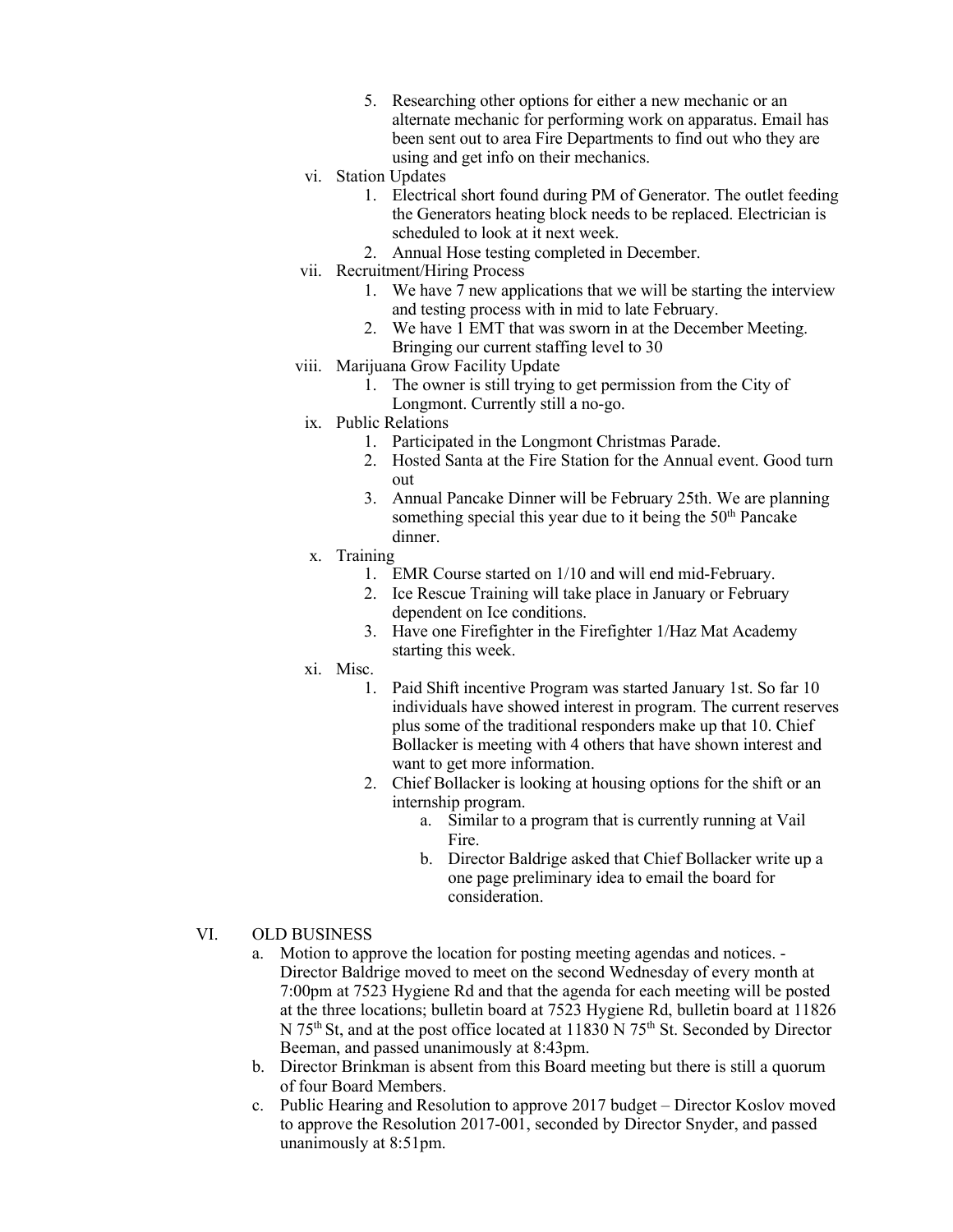- d. Public Hearing and Resolution to set mill levy Director Baldrige moved to approve Resolution 2017-002 and set the mill levy, seconded by Director Koslov, and passed unanimously at 8:53pm.
- e. Resolution to approve Brush Truck Lease Director Koslov moved to approve Resolution 2017-003 and sign the Lease Purchase option for the Brush Truck, seconded by Director Beeman, and passed unanimously at 8:54pm.
- VII. NEW BUSINESS
	- a. Insurance Info, Dave There are four insurance packages that the department pays for. The biggest package has been renewed through August 2018.
		- i. Director Beeman found that we may be eligible to participate in an insurance policy through Pinnacle for workmen's compensation which could lower the cost by 2.5% or approximately \$150 a year.
			- 1. Director Beeman and Chief Bollacker can look into this option and its requirements further outside of the meeting.
		- ii. Director Beeman is filling out an audit from the Insurance Agency. He will check with Chief Bollacker and Director Baldrige for specific numbers.
		- iii. SDA has an insurance liability pool that we may also be eligible for. It involves creating our own policy based off of our needs and then asking for a quote from the SDA. It may or may not be economically advisable. We are under contract with the Tribett Agency until August 2018 so we couldn't change until then.
		- iv. Director Beeman will contact SDA to see what additional information can be provided. Who else uses them? What services do they cover?
	- b. Box Folders, Molly Director Baldrige suggests changing the file names from each member's names to titles pertaining to content. Discussion will continue in the February board meeting.

### VIII. DEEP DIVE

- a. 2017 Goals, Deep Dive Topics Director Baldrige discussed the context of why and how goals could be set for the department. She recommends setting goals each year. A format for assigning and accomplishing goals should be made first.
	- i. Director Baldrige asks that each board member please bring their top goals for the department to the February meeting for a deep dive discussion.
	- ii. Chief Bollacker will email the board the list of recommended goals that ESCI found in their evaluation.
	- iii. Director Snyder asked that all board members, Chief Bollacker, Assistant Chief Cody Trevithick, and Paul Bashor (Pension Board President) bring their goals for a discussion during Deep Dive.

ADJOURNMENT – Director Beeman moved to adjourn, seconded by Director Koslov, and passed unanimously at 10:05pm.